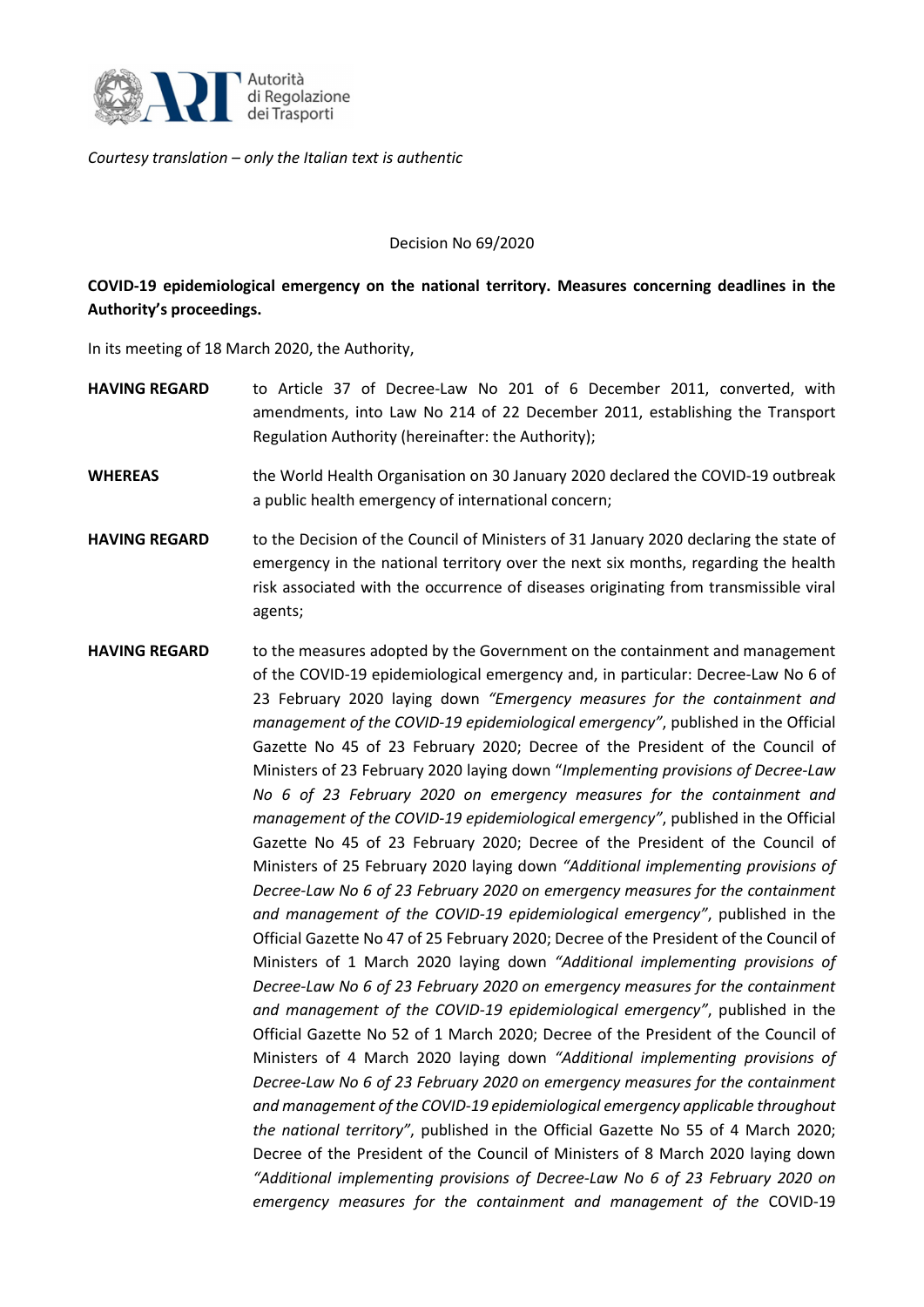

*epidemiological emergency*, published in the Official Gazette No 59 of 8 March 2020; Decree of the President of the Council of Ministers of 9 March 2020 laying down *"Additional implementing provisions of Decree-Law No 6 of 23 February 2020 on emergency measures for the containment and management of the COVID-19 epidemiological emergency applicable throughout the national territory"*, published in the Official Journal No 62 of 9 March 2020; Decree of the President of the Council of Ministers of 11 March 2020 laying down *"Additional implementing provisions of Decree-Law No 6 of 23 February 2020 on emergency measures for the containment and management of the COVID-19 epidemiological emergency",* published in the Official Gazette No 64 of 11 March 2020;

**HAVING REGARD** to Decree-Law No 18 of 17 March 2020 laying down "*Measures to strengthen the national health service and provide economic support to families, workers and enterprises linked to the COVID-19 epidemiological emergency"*, published in the Official Gazette No 70 of 17 March 2020, and, in particular, to Article 103 (1) thereof, under which *"for the purpose of calculating the deadlines (non-mandatory or mandatory, preparatory, intra-procedural, final and enforcement) pertaining to administrative procedures initiated upon request of a party or ex officio, that are pending as at 23 February 2020 or initiated after that date, the period between the above-mentioned date and the date of 15 April 2020 is not taken into account. Public administrations shall adopt any appropriate organisational measure to ensure, in any case, the reasonable length and swift conclusion of the proceedings, with priority given to those that are deemed urgent, including on the basis of substantiated requests from the parties concerned. The time periods for the public administration to express a final decision in the form of consent provided for by the law are extended or deferred for the corresponding time."*

- **WHEREAS** the ordinary activity of the Authority is carried out through proceedings that are marked by deadlines set by the law, as well as by regulations and decisions adopted by the Authority itself, and in view of the express provision concerning the burden on public authorities to take appropriate measures to ensure the reasonable length and swift conclusion of the proceedings;
- **HAVING NOTED** that, for the matters within the Authority's remit and with regard to ongoing proceedings and activities, it is necessary to align the relevant deadlines, including intra-procedural, relating to deadlines, expiry and enforcement, by adopting extraordinary and urgent measures that are consistent with those already taken by the Government, also in order to take account of the reorganization needs that are currently being addressed by transport undertakings and, in general, by the addressees of the Authority's regulatory activity to tackle the ongoing emergency;
- **HAVING CONSIDERED** that, for the purpose of calculating the deadlines (non-mandatory or mandatory, preparatory, intra-procedural, final and enforcement) pertaining to administrative proceedings initiated by the Authority upon request of a party or *ex officio*, that are pending as at 23 February 2020 or initiated after that date, the period between the